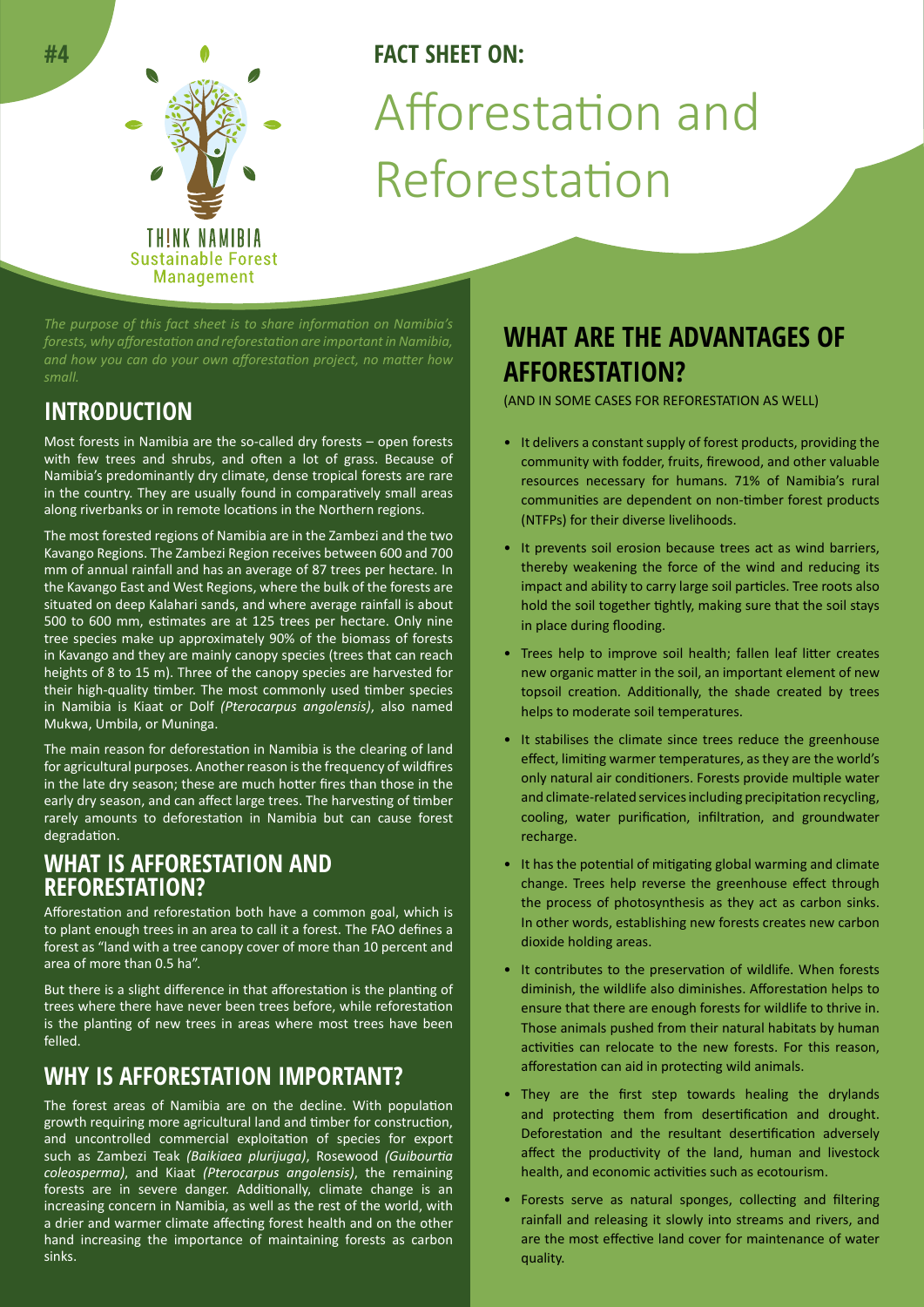# **IDENTIFICATION OF SITES SUITABLE FOR AFFORESTATION**

The life cycle of trees is very long; it may take more than a hundred years to replace a large tree once harvested. It is therefore very important that the right location is used, which is why the process of afforestation begins with site selection. Several environmental factors of the site will determine forest suitability, including climate, soil, vegetation, and human activity. These factors will also determine what species of tree should be planted and what planting method should be used.

### Site investigation

The more information you have available about the site conditions, the better are the chances of selecting the tree and shrub species best suited to the area. Make notes of the following during your site investigation:

- **• Climate:** Temperature, rainfall, relative humidity, and wind. The following website is very helpful in collecting the data www.climate-data.org
- **• Soil:** Determine the soil type. Below is an easy Jar Test method to use.



*Figure 1: Determine soil type using Jar test (http://greengardensgroup.com/howsite-evaluation-whats-my-soil-type)*

- **• Topography:** Soil fertility is higher in low lying areas than on ridges.
- **• Water table levels:** A knowledge of the depth and variation of the water table levels in the area can be valuable information. If you or a neighboring farm has a borehole, it should give you a good indication of the water table.
- **• Other biotic factors:** Past history and present land use (Do domestic livestock graze on the area? This would increase difficulty in establishing new trees and shrubs.).

### Selecting the afforestation site

Often the choice of the planting site is limited to lands which are not suited for agriculture or livestock production.

Once the area has been chosen, the boundaries should be marked with boundary posts, especially so that cattle herders know to keep livestock clear. When there is a danger of trespassing and damage by grazing or browsing animals, a boundary fence should be established. Fencing is costly and therefore should only be erected when other means of protection will not be effective. A boundary fence could also be constructed from felled branches, like a kraal. Another option is to use a tree protector to protect the young trees from browsing mammals. Once a forest plantation is well established and the trees are sufficiently tall, the fences can be removed and re-used at another planting site.



*Photo 1: Sausage tree (Kingelia africana) in woodland of northern Namibia (Roburq, CC BY-SA 3.0 <https://creativecommons.org/licenses/by-sa/3.0>, via Wikimedia Commons)*

### Selection of species

When the best possible information has been collected on the characteristics of the site to be planted, the next step is the selection of the tree or shrub species to plant. The aim is to choose species that are suited to the site, will remain healthy, will produce acceptable growth and yield, and will meet the objectives of the plantation (whether it be fuelwood production, food, etc.).

One has to evaluate local factors which can be important in determining the selection, for example soil and slope.

### **INDIGENEOUS TREES THAT CAN BE USED FOR REFORESTATION IN NORTHERN NAMIBIA:**

**MARULA** *(Sclerocarya birrea)*

**AFRICAN ROSEWOOD** *(Guibourtia coleosperma)*

**SAUSAGE TREE** *(Kigelia africana)*

- **ZAMBEZI TEAK** *(Baikiaea plurijuga)*
- **JACKALBERRY** *(Diospyros mespiliformis)*
- **OMUFIMBA** *(Dialium engleranum)*

**MONKEY THORN** *(Acacia galpinii)*

**VARIABLE COMBRETUM** *(Combretum collinum)*

### **INDIGENEOUS TREES THAT CAN BE USED FOR REFORESTATION IN AREAS WITH LOWER RAINFALL:**

**CAMELTHORN** *(Acacia erioloba)* **RINGWOOD TREE** *(Maerua schinzii)* **WILD OLIVE** *(Olea europea)* **WILD EBONY** *(Euclea pseudobenus)* **AFRICAN WATTLE** *(Peltophorum africanum)* **JACKET PLUM** *(Pappea capensis)*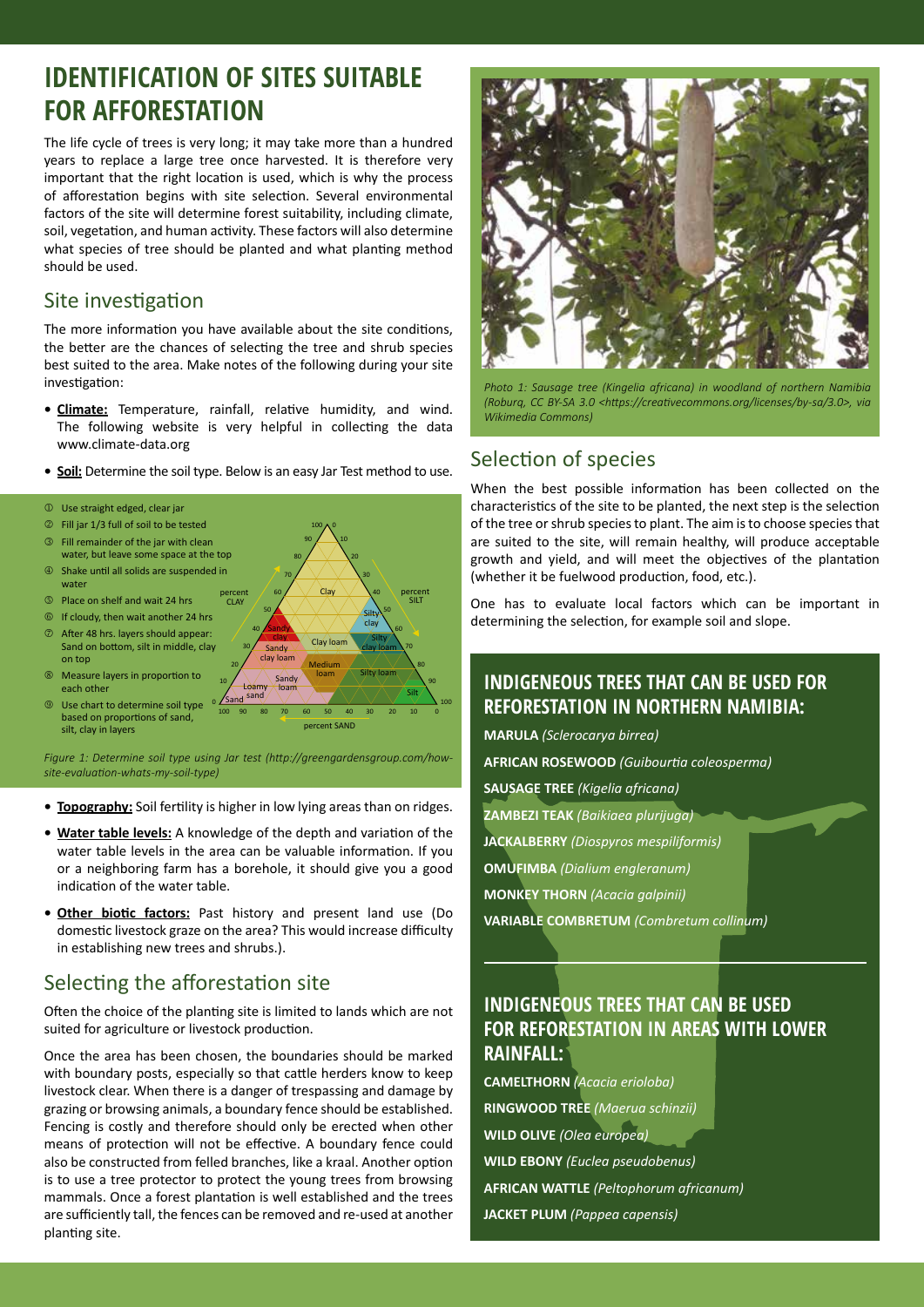# **HOW TO DO AFFORESTATION/ REFORESTATION**

Preparation of the planting site should be done in advance to ensure that planting can proceed without delay when the seedlings arrive.

Important objectives to bear in mind while doing the site preparation:



Remove the competing vegetation near where the trees will be planted.



Create conditions that will enable the soil to catch and absorb as much rainfall as possible. Surface runoff should be reduced to increase the moisture in the soil. For example, make sure the soil remains covered further away from the trees.



Provide good rooting conditions for the planting, including a sufficient volume of rootable soil. Hardpans must be eliminated.



Create conditions where danger from fire and pests, like small mammals and rodents, is minimised.



*Photo 2: Tree protector (Credit: W. Hager/ Shutterstock.com)*

Once site preparation is done, planting can start. Most often, this is done with pre-grown seedlings. Plants can be bought at a nursery or you can grow them yourself from seeds you collect. If you collect seeds, you should collect them from healthy individuals that are genetically superior; for example, a fruit tree with big and very nice tasting fruits, or a timber tree with a very straight and long stem. Seed pretreatment can improve germination; for example, soaking *Strychnos cocculoides* seed (Monkey orange) in water overnight increases the germination rate. The germination rate of *Dialium englerianum* (Kalahari podberry) can increase by 68% with nicking and soaking in water.

Studies have shown that tree regeneration by direct seeding is a promising method for enriching the natural dry woodlands of Namibia. Seeds need to be covered by soil to ensure both good germination and the survival rate of seedlings.

## **Further practical advice for planting:**





Seedling protection against small mammals is essential when planting seedlings pre-grown in a nursery.



Time for planting or seeding generally coincides with the rainy season, usually when the soil is wet to a specified depth (approximately 20 cm). Otherwise continuous watering is needed during the first months after seeding.

There are several modern tree growing boxes on the market that makes tree planting easier and survival rates better, especially when it comes to planting in the dry season. As an example have a look at *www.groasis.com*

# **CONCLUSION**

Deforestation and land degradation in Namibia are leading to the loss of ecosystems, goods, and services for livelihoods and further economic development.

Afforestation can be a positive effort in curbing the over-use and destruction of natural forests. If it is done with proper planning and at relevant sites, and with the hardy indigenous species of Namibia, it can become a commercially and socio-economically viable solution for many human needs without harming the balance of nature.

Although planting of pre-grown seedlings is the most common method used for afforestation and reforestation, direct seeding of woody species is a promising propagation method if the seeds are covered by soil.